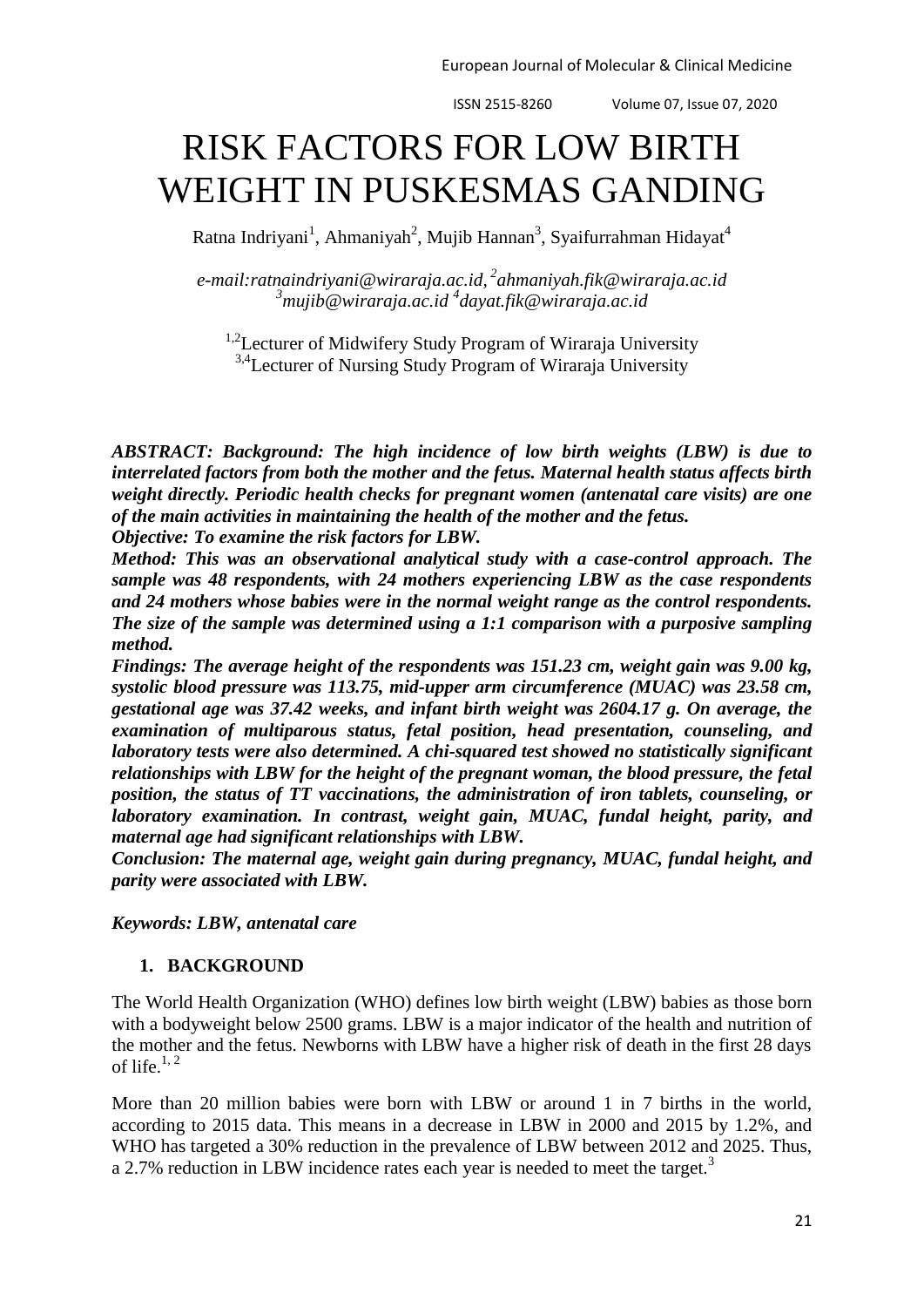ISSN 2515-8260 Volume 07, Issue 07, 2020 22

The results of the RISKESDAS survey in Indonesia confirmed an increase of LBW by 5.4 to 6.2.4 between 2007 to 2018, and infant and neonatal mortality rates for LBW babies was 47%. The main causes of death were premature birth, asphyxia, infection, and birth defects.<sup>5</sup> LBW is the result of preterm labor (gestational age  $\lt 37$  weeks)—mothers who give birth before a gestational age of 37 weeks are ten times more likely to give birth to LBW babies compared with mothers having a full-term birth  $(≥ 37$  weeks). Increased LBW is the main predictor of infant mortality, especially in the first month of life, and those who survive are more likely to suffer growth retardation, and lower  $IQ<sup>6</sup>$  and its effects will continue into adulthood, increasing the risk of chronic conditions such as obesity and diabetes.<sup>7</sup>

Many interrelated factors (both from the mother and the fetus) increase the risk of LBW. Maternal health status affects birth weight directly. Periodic health checks on pregnant women (antenatal care visits) are one of the main activities for maintaining the health of the mother and the fetus. The importance of antenatal care for pregnant women is related to the promotion of health, screening and diagnosis, and the prevention of disease. WHO recommends that antenatal care should consist of at least four visits for a woman with a normal pregnancy.<sup>8</sup> Regular antenatal care is the first step in preventing LBW.<sup>9</sup> Consequently, the quality and quantity of antenatal care must be maintained. Antenatal care in Indonesia is carried out in an integrated manner comprising ten examination measures: measurement of height and weight, measurement of blood pressure, measurement of fundal height, measurement of mid-upper arm circumference (MUAC), examination of the fetal position and fetal heart rate, a check on the status of the tetanus toxoid (TT) vaccination, administration of blood-booster tablets, laboratory tests, pregnancy counseling, and counseling related to health problems during pregnancy. These services must be available for pregnant women since these factors may contribute to the risk of LBW. After consideration of these measures, we decided to study the risk factors of LBW in *Puskesmas Ganding* to determine which risk factors were associated with LBW.

## **2. METHOD**

This was an observational analytical study with a case-control approach conducted at *Puskesmas Ganding* of Sumenep Regency from January to December 2019. Our study involved 48 mothers divided into two groups: 24 mothers experiencing LBW as the case respondents, and 24 mothers with normal weight babies as the control respondents. The size of the sample was determined using a 1:1 comparison with a purposive sampling method.

The independent variables were the ten antenatal care measures taken by midwives (measurement of height and weight, measurement of blood pressure, measurement of fundal height, measurement of MUAC, examination of the fetal position and fetal heart rate, a check on the status of the tetanus toxoid vaccination, administration of blood-booster tablets, laboratory tests, pregnancy counseling, and counseling related to health problems during pregnancy) documented in the KIA book. The dependent variable was LBW. We used a bivariate analysis with a chi-squared test to determine which of the independent variables were associated with LBW.

## **3. FINDINGS AND DISCUSSION**

The average height of the respondents was 151.23 cm, the average weight gain was 9.00 kg, systolic blood pressure was 113.75, MUAC was 23.58 cm, gestational age was 37.42 weeks, and infant birth weight was 2604.17 g. The parity of multiparous children, fetal position, head presentation, counseling, and laboratory tests were also conducted.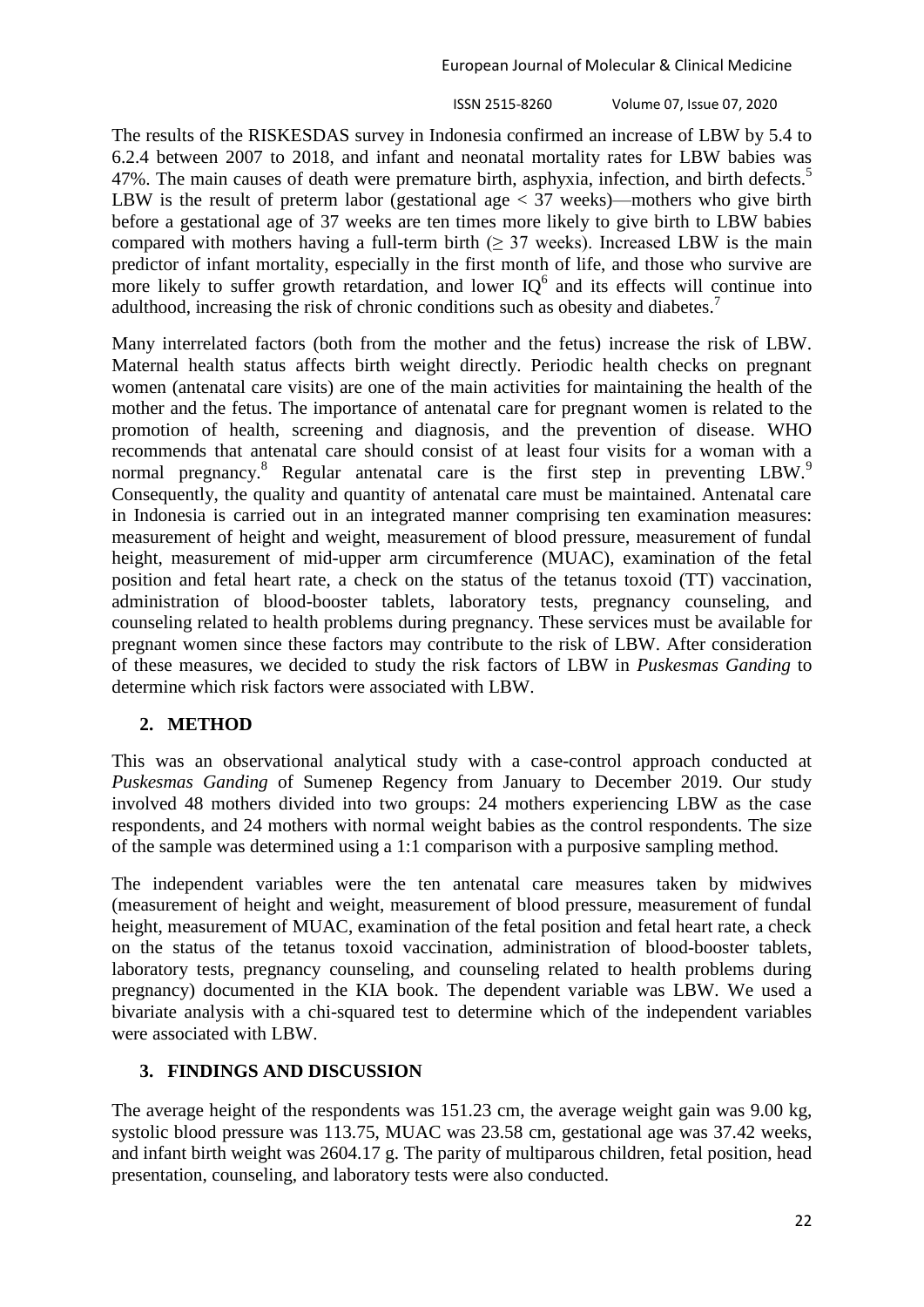European Journal of Molecular & Clinical Medicine

ISSN 2515-8260 Volume 07, Issue 07, 2020 Those factors are the rights of pregnant women in the integrated ANC examination at *Puskesmas Ganding*. A bivariate analysis was done after the examination to reveal the factors affecting LBW at *Puskesmas Ganding*, see Table1.

| <b>Variable</b>             | <b>Case Group</b> | <b>Control Group</b> | <b>P-Value</b> |
|-----------------------------|-------------------|----------------------|----------------|
|                             | $n\%$             | $n\%$                |                |
| Maternal age                |                   |                      |                |
| $<$ 20 years old            | 3(12.5%)          | 5(20.83%)            | 0.05           |
| $20 - 35$ years old         | 8(33.33%)         | 13 (54.16%)          |                |
| >35 years old               | 13 (54.16%)       | 6(25%)               |                |
| Height                      |                   |                      |                |
| $< 145$ cm                  | 2(8.33%)          | 1(4.16%)             | 0.80           |
| $>145$ cm                   | 22(91.66%)        | 23 (95.83%)          |                |
| Weight                      |                   |                      |                |
| $< 9$ kg                    | 22 (91.22%)       | $\overline{0}$       | 0.00           |
| $> 9$ kg                    | 2(8.33%)          | 24 (100%)            |                |
| Blood pressure (systolic)   |                   |                      |                |
| < 120                       | $10(41.66\%)$     | 12 (50%)             | 0.24           |
| $\geq 120$                  | 14 (58.33%)       | 12 (50%)             |                |
| <b>MUAC</b>                 |                   |                      |                |
| $< 23.5$ cm                 | 16 (66.66%)       | 1(4.16%)             | 0.00           |
| $\geq$ 23.5cm               | 8 (33.33%)        | 23 (95.83%)          |                |
| Fundal Height               |                   |                      |                |
| Suitable                    | 6(25%)            | 24 (100%)            | 0.00           |
| Not suitable                | 18 (75%)          | $\boldsymbol{0}$     |                |
| <b>Fetal Position</b>       |                   |                      |                |
| Vertex presentation         | 23 (95.83%)       | 22 (91.66%)          | 0.20           |
| Breech presentation         | 1(4.16)           | 2(8.33%)             |                |
| <b>TT Vaccination</b>       |                   |                      |                |
| Complete (5TT)              | 24 (100%)         | 24 (100%)            | 0.23           |
| Not complete                | $\overline{0}$    | $\boldsymbol{0}$     |                |
| Administration of Fe tablet |                   |                      |                |
| Yes                         | 24 (100%)         | 24 (100%)            | 0.23           |
| N <sub>o</sub>              | $\boldsymbol{0}$  | $\boldsymbol{0}$     |                |
| <b>Pregnancy Counseling</b> |                   |                      |                |
| Yes                         | 24 (100%)         | 24 (100%)            | 0.08           |
| N <sub>o</sub>              | $\overline{0}$    | $\overline{0}$       |                |
| Parity                      |                   |                      |                |
| Primiparous                 | 3(12.5%)          | 12 (50%)             | 0.00           |
| Multiparous                 | 7(29.16%)         | 9(37.5%)             |                |
| Grand multiparous           | 14 (58.33%)       | 3(12.5%)             |                |
| Laboratory checks           |                   |                      |                |
| Yes                         | 24 (100%)         | 24 (100%)            | 0.33           |
| No                          | $\overline{0}$    | $\boldsymbol{0}$     |                |

| Table 1. LBW Risk Factors |  |  |  |
|---------------------------|--|--|--|
|---------------------------|--|--|--|

The chi-square test showed no significant relationship with LBW for the height of the pregnant woman ( $p = 0.080$ ), the blood pressure ( $p = 0.24$ ), the fetal position ( $p = 0.20$ ), the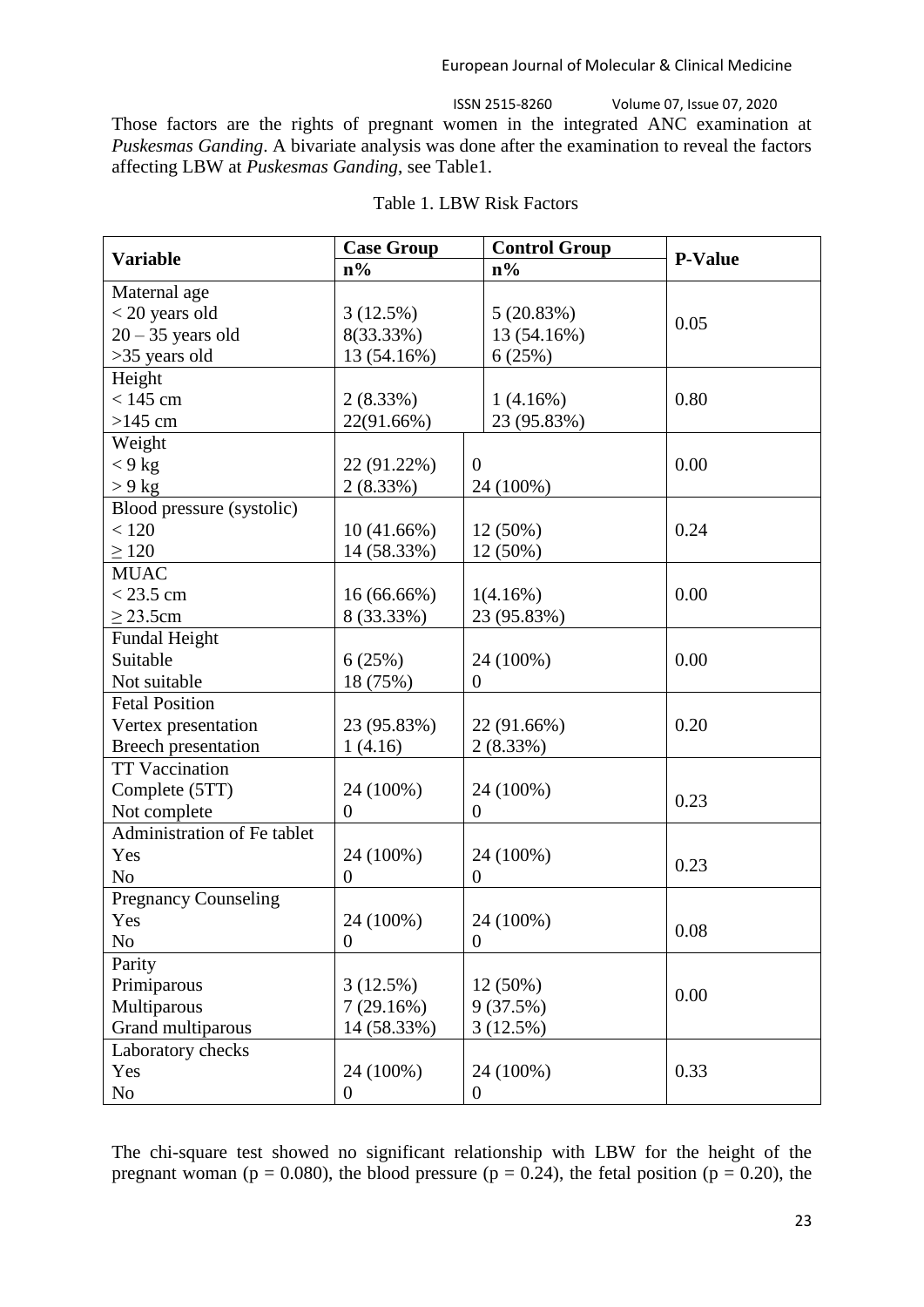ISSN 2515-8260 Volume 07, Issue 07, 2020 status of the TT vaccination ( $p = 0.20$ ), the administration of iron tablets ( $p = 0.21$ ), counseling (p = 0.08), or laboratory checks (p = 0.33) because the value of p > 0.05. In contrast, weight gain ( $p = 0.00$ ), MUAC ( $p = 0.00$ ), fundal height ( $p = 0.00$ ), parity (0.00), and maternal age ( $p = 0.05$ ) showed significant relationships with LBW because the value of  $p \le 0.05$ .

The relationship between height and LBW was not significant because most mothers in the case and control groups had an average height of more than 145 cm—a study by Ismi confirmed that heights  $> 145$  cm were not a risk factor for LBW.<sup>10</sup> In contrast, mothers' height also has a relationship with stunting. Short mothers with a height of < 145 cm have a 2.14-times higher risk of having children experiencing stunting than mothers of a normal height. $11$ 

There was no significant relationship between blood pressure and LBW because mothers in both groups had normal blood pressure (below 130 mmHg), which means that they did not suffer from hypertension. Hypertension is a triad of preeclampsia that causes LBW. Thus, for blood pressure, the risk of LBW can be predicted with a sensitivity and specificity of  $70\%$ .<sup>12</sup>

The fetal position had no significant relationship with LBW because most of the fetuses had a normal or vertex presentation. Normal presentation and head presentation all determine the fetal position, which affects the delivery process (normal or abnormal). Our study confirmed that the delivery process had no significant relationship with  $LBW^{13}$ , and theoretically, there has been no pathophysiology as well.

There was no significant relationship between TT vaccination and LBW, as most of the respondents had been vaccinated. TT is a protein-based subunit vaccine that elicits IgG1 immune responses, with antibodies actively transported across the placenta with efficiencies > 100%. WHO recommends giving two doses of TT to be given twice, one in the first pregnancy and one for every subsequent pregnancy for a maximum of five doses.<sup>14</sup> Pregnant women who have not had a TT vaccination have 9.50 times more risk of experiencing LBW than those who have had the vaccination.<sup>15</sup>

Iron administration had no significant relationship with LBW because all the respondents had taken iron tablets. However, there were LBW cases in the case group, and some respondents were not taking their iron tablets as recommended. Pregnant women who consume fewer than 90 iron tablets have a 2.1 times greater risk of LBW compared with those who consume more than 90 iron tablets.<sup>16</sup> The non-compliance in consuming iron tablets leads to pregnant women suffering from anemia, which has a very significant impact on LBW.<sup>[17,](#page-5-1) [18](#page-5-2)</sup> Our study did not measure the number of iron tablets given during pregnancy, so the statistical test showed no significant relationship between the administration of iron tablets and LBW.

Pregnancy counseling and counseling related to health problems during pregnancy also had no significant relationship with LBW. All of the respondents visiting midwives were given the choice of pregnancy counseling from health workers. However, there was a shortage of time for counseling, and mothers could not gain a comprehensive knowledge and understanding of their pregnancy. This might have contributed to the LBW in the case group. Good counseling results in a comfortable and warm relationship between mothers and health workers that can help to create certainty for the mothers.<sup>[19](#page-5-3)</sup>

There was no significant relationship between LBW and the laboratory tests and examinations. Every pregnant mother visiting *Puskesmas Ganding* had to have a laboratory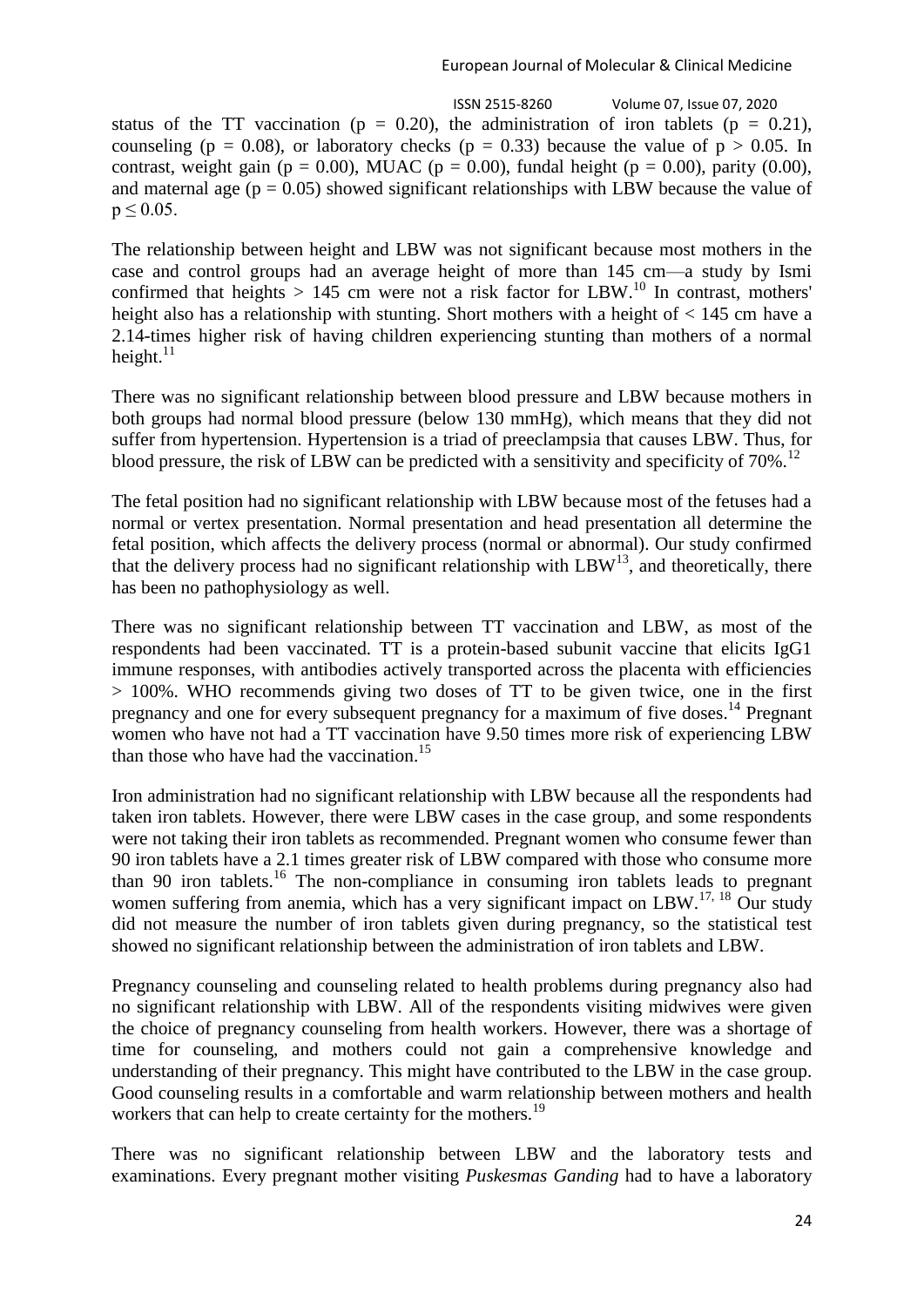### European Journal of Molecular & Clinical Medicine

 ISSN 2515-8260 Volume 07, Issue 07, 2020 25 examination to assess the health status of the mother and the fetus. Although laboratory tests were conducted, LBW still occurred—thus, further investigations are needed because laboratory tests at *Puskesmas Ganding* only covered hematological examinations (checking hemoglobin and blood type). Blood chemistry and complete urine examinations were only done if mothers mentioned that they were suffering from a complaint. We believe that complete hematological, blood chemistry, and urine examinations could help to predict LBW.

There was a significant relationship between the independent variables – weight gain, MUAC, fundal height, parity, and gestational age – and the dependent variable LBW. Weight gain during pregnancy in the case group was mostly below 9 kg as recommended by WHO, who recommend that weight gain in pregnancy should be around 9 kg with a weight gain of 1 kg per month. The baby's birth weight is affected by the baby's weight gain during pregnancy, and maternal weight gain must be in harmony with the fetus's weight gain because a lack of nutrition in mothers indirectly leads to LBW and affects the delivery process.<sup>20, 21</sup> MUAC had a significant relationship with LBW because it represents the nutritional status of the pregnant women. If mothers experience a lack of nutrition during pregnancy, there is a higher possibility of LBW, so mothers must get counseling to understand their nutritional needs during pregnancy. <sup>[22](#page-6-0)</sup> This finding was consistent with the results of similar studies.<sup>[23,](#page-6-1) [24](#page-6-2)</sup> Fundal height had a significant relationship with LBW since it helps to predict a baby's weight and gestational age with a high degree of accuracy before delivery.<sup>25</sup> Measurement of fundal height is a mandatory procedure in antenatal care. Parity was also related to LBW events because the average parity of the respondents was  $> 3$  and represented the nutritional status of mothers. Parities  $> 3$  represent a 1.9 times risk of LBW compared with parities  $<$ 3<sup>26</sup> Maternal age also had a significant relationship with LBW because of the decrease in the function reproductive organs when women reach the age of 35 or more. A higher risk for various complications also occurs in pregnant women over the age of 35. Studies of older pregnant women showed that they were more vulnerable to preeclampsia, hypertension related to pregnancy, and cesarean sections.<sup>27</sup> Our findings supported other studies which found that maternal age affected infant birth weight or LBW.28-30 Weight gain, MUAC, fundal height, parity, and gestational age are related to each other, and all of them can be used to predict LBW if the antenatal examination is performed well. Thus, the quality of antenatal care needs to be improved.

## **4. CONCLUSIONS**

This study investigated ten factors that could influence LBW. We found that LBW was affected by maternal age, weight gain during pregnancy, mid-upper arm circumference, fundal height, and parity. A detailed assessment and examination are needed to improve the quality of antenatal care so that LBW can be minimized.

Cohort studies to determine the factors responsible for LBW are recommended as a follow-up of the present study.

## **5. REFERENCES**

- <span id="page-4-0"></span>[1] UNICEF-WHO. UNICEF-WHOLOW BIRTHWEIGHT ESTIMATESLevels and trends 2000–2015 [cited 2020 14 April]. Available from: https:/[/www.unicef.org/media/53711/file/UNICEF-](http://www.unicef.org/media/53711/file/UNICEF-WHO%20Low%20birthweight%20estimates%202019%20.pdf)[WHO%20Low%20birthweight%20estimates%202019%20.pdf.](http://www.unicef.org/media/53711/file/UNICEF-WHO%20Low%20birthweight%20estimates%202019%20.pdf)
- <span id="page-4-1"></span>[2] WHO. Low-birth-weight newborns (%) 2020 [cited 2020 18 April]. Available from: https:/[/www.who.int/data/gho/indicator-metadata-registry/imr-details/76.](http://www.who.int/data/gho/indicator-metadata-registry/imr-details/76)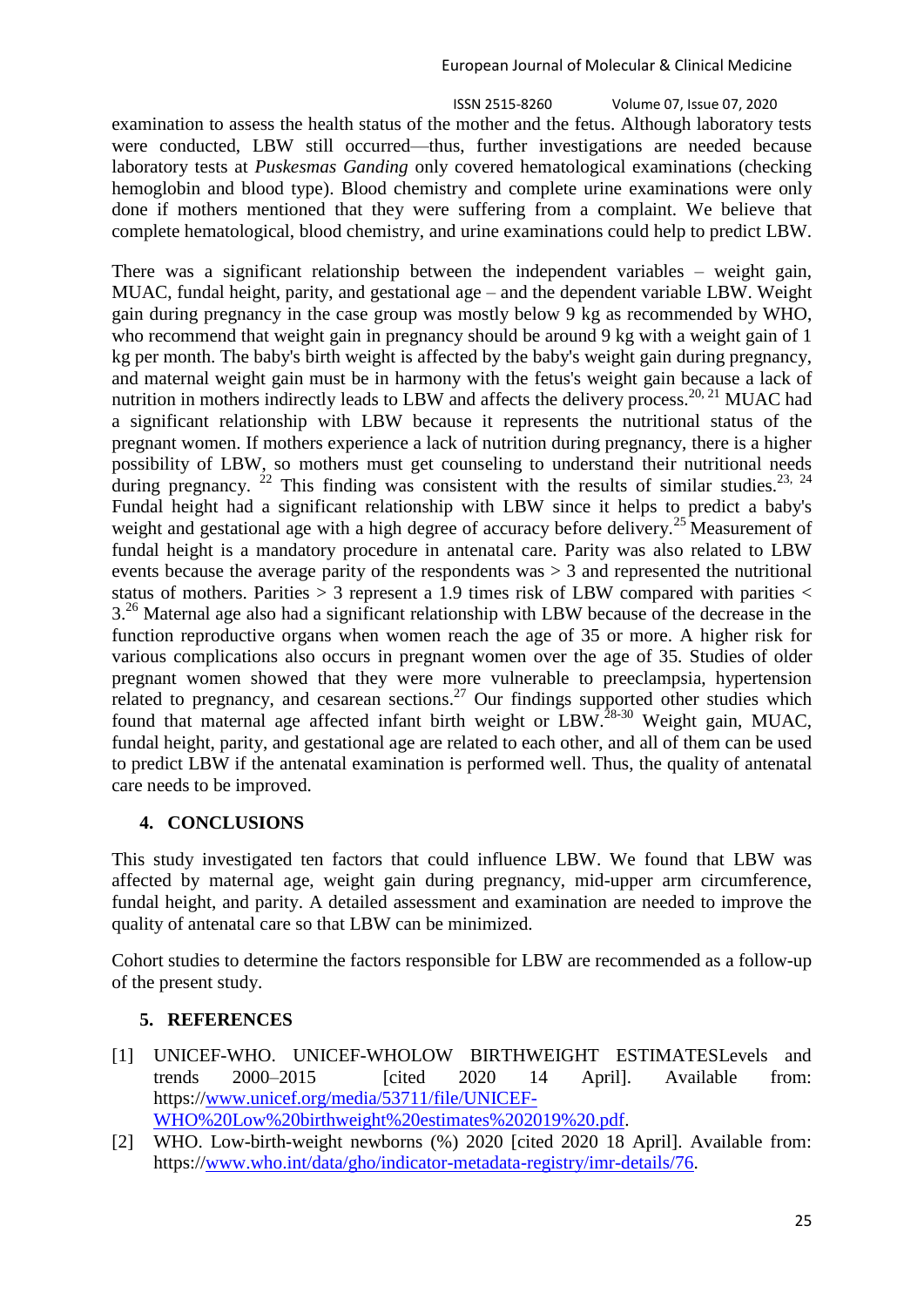ISSN 2515-8260 Volume 07, Issue 07, 2020

- <span id="page-5-0"></span>[3] UNICEF-WHO. 1 in 7 babies worldwide born with a low birth weight - The Lancet Global Health, UNICEF, WHO [cited 2020 14 April ]. Available from: https:/[/www.unicef.org/press-releases/1-7-babies-worldwide-born-low-birthweight](http://www.unicef.org/press-releases/1-7-babies-worldwide-born-low-birthweight-lancet-global-health-unicef-who)[lancet-global-health-unicef-who.](http://www.unicef.org/press-releases/1-7-babies-worldwide-born-low-birthweight-lancet-global-health-unicef-who)
- [4] RISKESDAS. hasil utama Riskesdas 2018 2019 [cited 2020 6 April ]. Available from: [http://kesmas.kemkes.go.id/assets/upload/dir\\_519d41d8cd98f00/files/Hasil-riskesdas-](http://kesmas.kemkes.go.id/assets/upload/dir_519d41d8cd98f00/files/Hasil-riskesdas-2018_1274.pdf)[2018\\_1274.pdf.](http://kesmas.kemkes.go.id/assets/upload/dir_519d41d8cd98f00/files/Hasil-riskesdas-2018_1274.pdf)
- [5] Achadi EL. kematian maternal dan neonatal di indonesia 2019. Available from: https:/[/www.kemkes.go.id/resources/download/info-terkini/rakerkesnas-](http://www.kemkes.go.id/resources/download/info-terkini/rakerkesnas-2019/SESI%20I/Kelompok%201/1-Kematian-Maternal-dan-Neonatal-di-Indonesia.pdf)[2019/SESI%20I/Kelompok%201/1-Kematian-Maternal-dan-Neonatal-di-Indonesia.pdf.](http://www.kemkes.go.id/resources/download/info-terkini/rakerkesnas-2019/SESI%20I/Kelompok%201/1-Kematian-Maternal-dan-Neonatal-di-Indonesia.pdf)
- [6] Gu H, Wang L, Liu L, Luo X, Wang J, Hou F, et al. A gradient relationship between low birth weight and IQ: A meta-analysis. Scientific reports. 2017;7(1):1-13.
- [7] Jornayvaz FR, Vollenweider P, Bochud M, Mooser V, Waeber G, Marques-Vidal P. Low birth weight leads to obesity, diabetes and increased leptin levels in adults: the CoLaus study. Cardiovascular diabetology. 2016;15(1):73.
- [8] WHO. WHO recommendations on antenatal care for a positive pregnancy experience: World Health Organization; 2016.
- [9] Ahmed Z, Khoja S, Tirmizi SS. Antenatal care and the occurrence of Low Birth Weight delivery among women in remote mountainous region of Chitral, Pakistan. Pakistan Journal of Medical Sciences. 2012;28(5):800.
- [10] Ismi Trihardiani IT. Faktor risiko kejadian berat badan lahir rendah di wilayah kerja Puskesmas Singkawang Timur dan Utara Kota Singkawang: Diponegoro University; 2011.
- [11] Nasution D, Nurdiati DS, Huriyati E. Berat badan lahir rendah (BBLR) dengan kejadian stunting pada anak usia 6-24 bulan. jurnal gizi klinik Indonesia. 2014;11(1):31-7.
- [12] Yadav H, Lee N. Maternal factors in predicting low birth weight babies. The Medical journal of Malaysia. 2013;68(1):44-7.
- [13] Durie DE, Sciscione AC, Hoffman MK, Mackley AB, Paul DA. Mode of delivery and outcomes in very low-birth-weight infants in the vertex presentation. American journal of perinatology. 2011;28(03):195-200.
- [14] Chu HY, Englund JA. Maternal immunization. Clinical infectious diseases. 2014;59(4):560-8.
- [15] Aida F. Analisis Faktor Determinan Bayi Berat Badan Lahir Rendah (BBLR) di Kabupaten Sijunjung Tahun 2016: Universitas Andalas; 2017.
- [16] Fatimatasari F, Hadi H, Rahmawati NI. Kepatuhan Mengonsumsi Tablet Fe Selama Hamil Berhubungan dengan Kejadian Bayi Berat Lahir Rendah (BBLR) di Kabupaten Bantul. Jurnal Ners dan Kebidanan Indonesia. 2013;1(3):87-9.
- <span id="page-5-1"></span>[17] Riu D, Mappaware N, Asmi M, Tansil A. Maternal hemoglobin concentration and birth weight: A report from mother and child tertiary hospital. Enfermería Clínica. 2020;30:92-5.
- <span id="page-5-2"></span>[18] Iqbal S, Ekmekcioglu C. Maternal and neonatal outcomes related to iron supplementation or iron status: a summary of meta-analyses. The Journal of Maternal-Fetal & Neonatal Medicine. 2019;32(9):1528-40.
- <span id="page-5-3"></span>[19] Nicoloro-SantaBarbara J, Rosenthal L, Auerbach MV, Kocis C, Busso C, Lobel M. Patient-provider communication, maternal anxiety, and self-care in pregnancy. Social Science & Medicine. 2017;190:133-40.
- [20] Rijvi S, Abbasi S, Karmakar A, Siddiqua SF, Dewan F. A Study on Maternal Weight Gain and its Correlation with Birth Weight of Baby at Term. Anwer Khan Modern Medical College Journal. 2018;9(1):22-8.